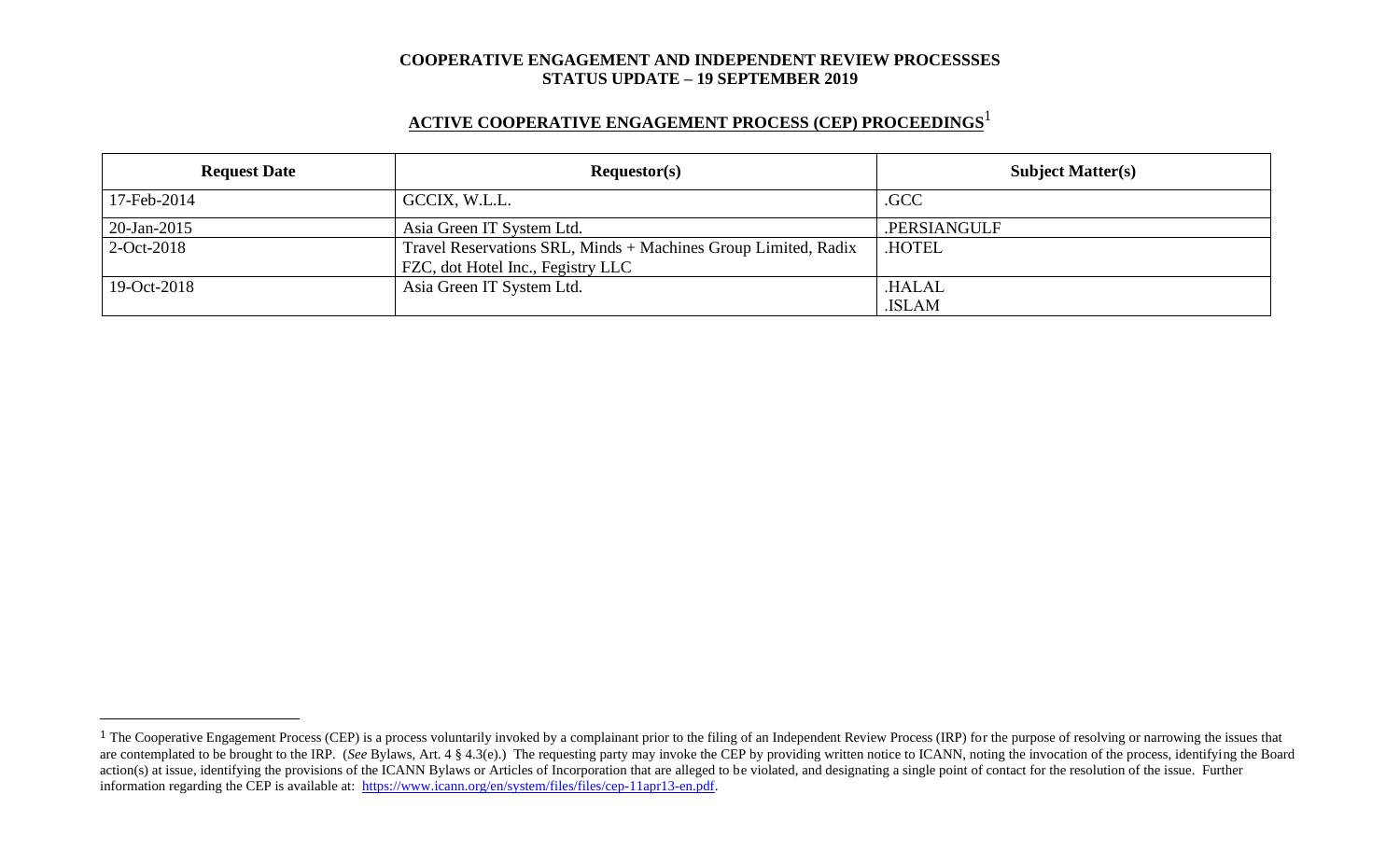## **RECENTLY CLOSED COOPERATIVE ENGAGEMENT PROCESS (CEP) PROCEEDINGS**

| : Date(s)<br>Request | kequestorts'                                            | $\sim$<br>Matte<br>sun | <br>----<br><b>IRI</b><br><b>Deadline</b><br><b>THIN!</b>              |
|----------------------|---------------------------------------------------------|------------------------|------------------------------------------------------------------------|
| $ -$<br>2010.        | $   -$<br>$\mathbf{D}$ otk<br>Foundation<br>K1ds.<br>νv | <b>KIDS</b>            | $\sim$ $\sim$ $\sim$ $\sim$<br>$\mathbf{r}$<br>'N<br>N/A<br>'ithdrawn' |

<sup>&</sup>lt;sup>2</sup> The CEP process provides that "[i]f ICANN and the requestor have not agreed to a resolution of the issues upon the conclusion of the cooperative engagement process, or if issues remain for a request for independent review, the requestor's time to file a request for independent review designated in the Bylaws shall be extended for each day of the cooperative engagement process, but in no event, absent mutual written agreement by the parties, shall the extension be for more than fourteen (14) days." (https://www.icann.org/en/system/files/files/cep-11apr13-en.pdf)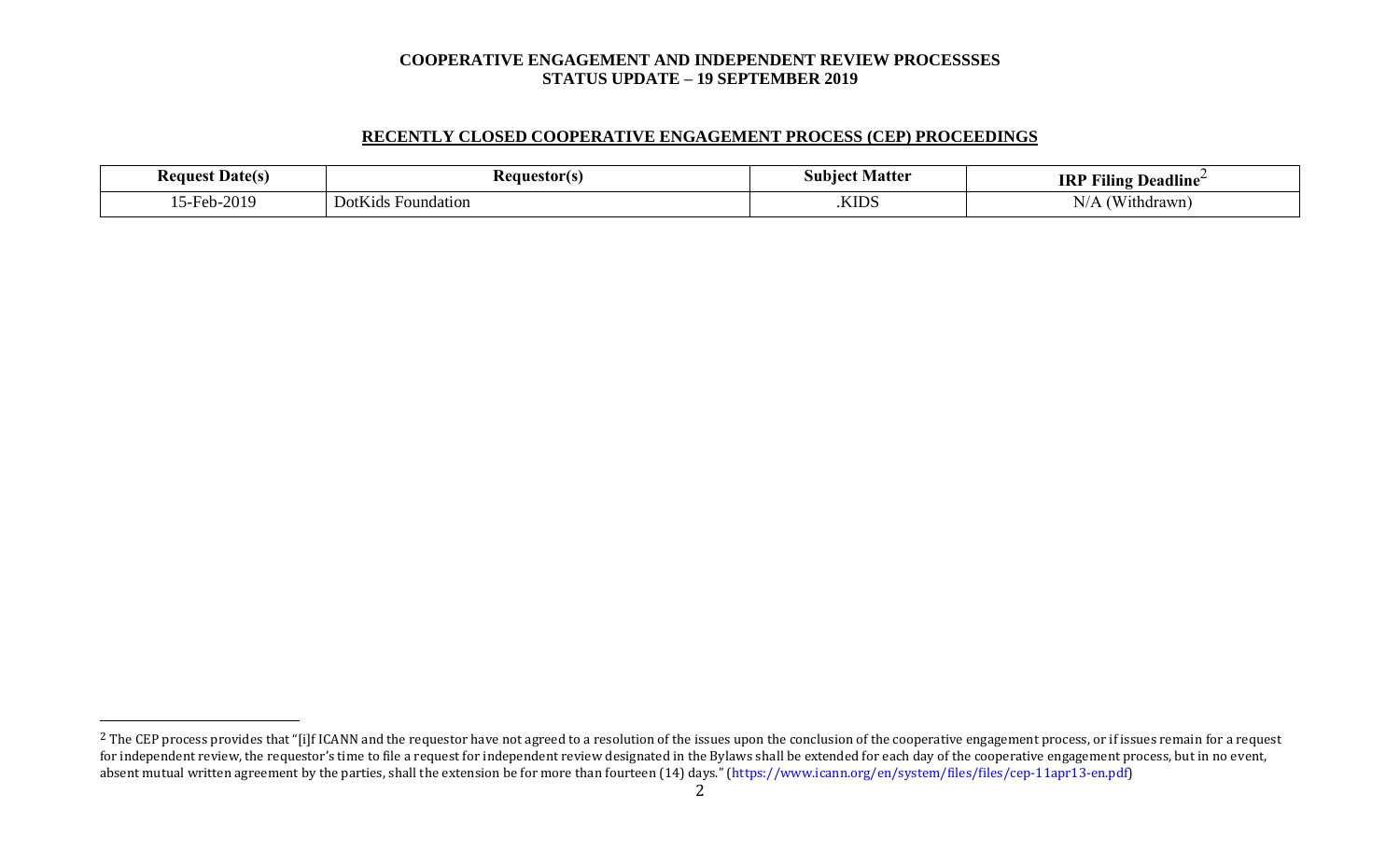| <b>ACTIVE INDEPENDENT REVIEW PROCESS (IRP) PROCEEDINGS<sup>3</sup></b> |  |
|------------------------------------------------------------------------|--|
|                                                                        |  |

| Date ICANN           | Date IRP            |                                |                       |                                                                                          |
|----------------------|---------------------|--------------------------------|-----------------------|------------------------------------------------------------------------------------------|
| <b>Received</b>      | <b>Commenced by</b> | <b>Requestor</b>               | <b>Subject Matter</b> | <b>Status</b>                                                                            |
| <b>Notice of IRP</b> | <b>ICDR</b>         |                                |                       |                                                                                          |
| 14-Nov-2018          | 26-Nov-2018         | Afilias Domains No. 3 Limited  | .WEB                  | Panel Selection: Full Panel confirmed on 20 August 2019.                                 |
|                      |                     | https://www.icann.org/resource |                       |                                                                                          |
|                      |                     | $s/pages/irp-afilias-v-icann-$ |                       | Materials: Written submissions, Declaration(s), and Scheduling Order(s) are posted here. |
|                      |                     | $2018 - 11 - 30 - en$          |                       |                                                                                          |
|                      |                     |                                |                       | Hearing(s): Preliminary hearing scheduled for 2 October 2019.                            |

<sup>&</sup>lt;sup>3</sup> IRP proceedings initiated before 1 October 2016 are subject to the Bylaws in effect before 1 October 2016: The Independent Review Process (IRP) is a process by which any person materially affected by a decision or action by the Board that he or she asserts is inconsistent with the Articles of Incorporation or Bylaws may submit a request for independent review of that decision or action. (See Bylaws, Art. IV, § 3.) In order to be materially affected, the person must suffer injury or harm that is directly and causally connected to the Board's alleged violation of the Bylaws or the Articles of Incorporation, and not as a result of third parties acting in line with the Board's action. Further information regarding the IRP is available at: [https://www.icann.org/resources/pages/mechanisms-2014-03-20-en.](https://www.icann.org/resources/pages/mechanisms-2014-03-20-en)

IRP proceedings initiated on or after 1 October 2016 are subject to the Bylaws in effect as of 1 October 2016: The IRP is intended to hear and resolve Disputes for the following purposes: (i) ensure that ICANN does not exceed the scope of its Mission and otherwise complies with its Articles of Incorporation and Bylaws; (ii) empower the global Internet community and Claimants to enforce compliance with the Articles of Incorporation and Bylaws through meaningful, affordable and accessible expert review of Covered Actions (as defined in § 4.3(b)(i)); (iii) ensure that ICANN is accountable to the global Internet community and Claimants; (iv) address claims that ICANN has failed to enforce its rights under the IANA Naming Function Contract (as defined in Section 16.3(a)); (v) provide a mechanism by which direct customers of the IANA naming functions may seek resolution of PTI (as defined in Section 16.1) service complaints that are not resolved through mediation; (vi) reduce Disputes by creating precedent to guide and inform the Board, Officers (as defined in Section 15.1), Staff members, Supporting Organizations, Advisory Committees, and the global Internet community in connection with policy development and implementation; (vii) secure the accessible, transparent, efficient, consistent, coherent, and just resolution of Disputes; (viii) lead to binding, final resolutions consistent with international arbitration norms that are enforceable in any co with proper jurisdiction; and (ix) provide a mechanism for the resolution of Disputes, as an alternative to legal action in the civil courts of the United States or other jurisdictions. (*See* Bylaws, Art. 4, § 4.3)